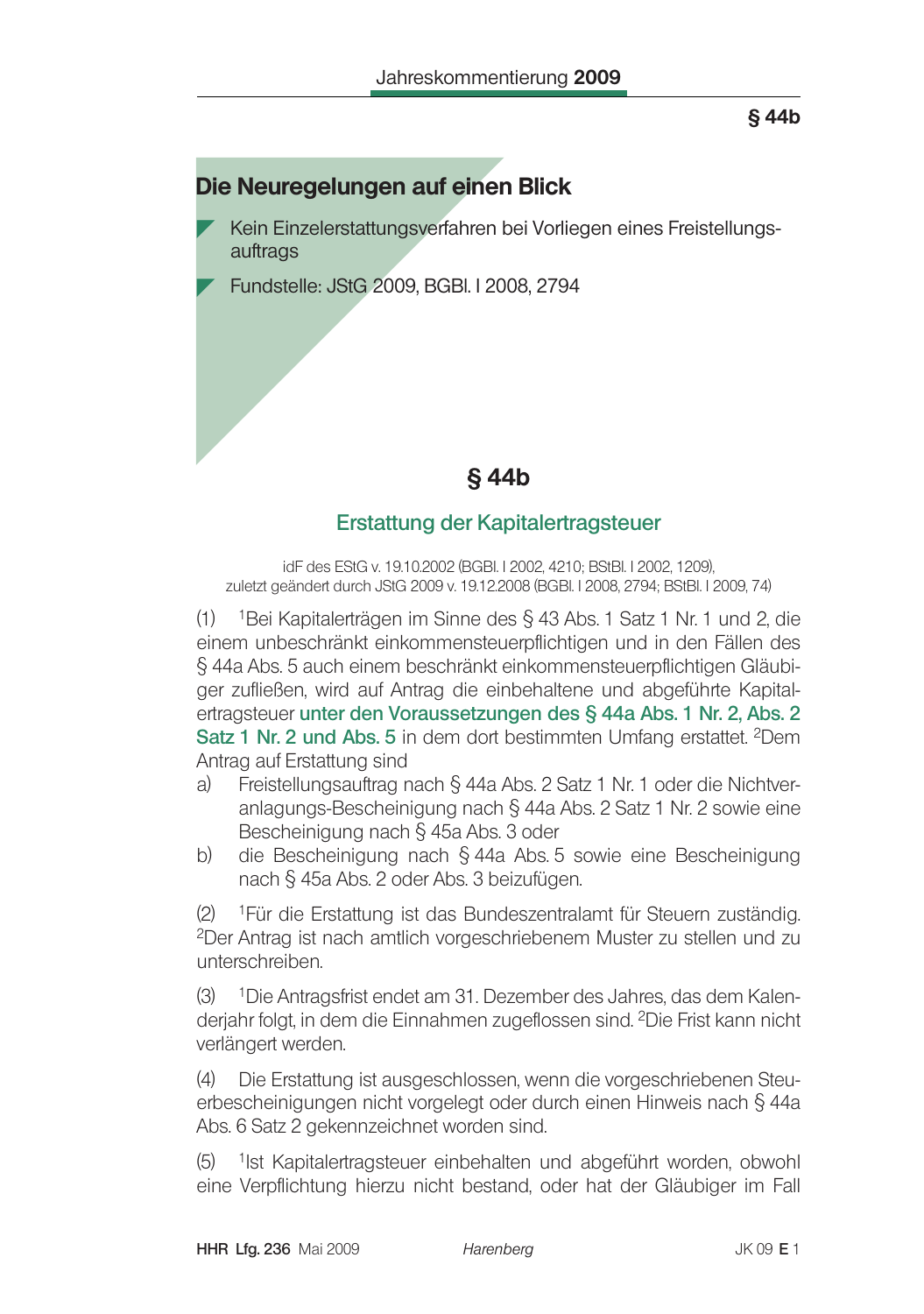### $§$ 44b

Anm. J 08-1

des § 44a dem nach § 44 Abs. 1 zum Steuerabzug Verpflichteten den Freistellungsauftrag oder die Nichtveranlagungs-Bescheinigung oder die Bescheinigungen nach § 44a Abs. 4 oder 5 erst in einem Zeitpunkt vorgelegt. in dem die Kapitalertragsteuer bereits abgeführt war, so ist auf Antrag des nach § 44 Abs. 1 zum Steuerabzug Verpflichteten die Steueranmeldung (§ 45a Abs. 1) insoweit zu ändern; stattdessen kann der zum Steuerabzug Verpflichtete bei der folgenden Steueranmeldung die abzuführende Kapitalertragsteuer entsprechend kürzen. <sup>2</sup>Erstattungsberechtigt ist der Antragsteller.

### $§ 52a$

#### Anwendungsvorschriften zur Einführung einer Abgeltungsteuer auf Kapitalerträge und Veräußerungsgewinne

idF des UntStReformG 2008 v. 14.8.2007 (BGBI. I 2007, 1912; BStBI. I 2007, 630), zuletzt geändert durch JStG 2009 v. 19.12.2008 (BGBI. I 2008, 2794; BStBI. I 2009, 74)

(16) ... <sup>6</sup>§ 44b Abs. 1 Satz 1 in der Fassung des Artikels 1 des Gesetzes vom 19. Dezember 2008 (BGBI. I S. 2794) ist erstmals für Kapitalerträge anzuwenden, die dem Gläubiger nach dem 31. Dezember 2009 zufließen. ...

Autor: Dr. Friedrich E. Harenberg, Vors. Richter am FG, Barsinghausen Mitherausgeberin: Prof. Dr. Johanna Hey, Köln

Schrifttum: Harenberg/Zöller, Abgeltungsteuer 2009, Herne/Berlin 2008.

## Kompaktübersicht

- J 08-1 Grundinformation: Der durch das JStG 2009 v. 19.12.2008 (BGBI I 2008, 2794; BStBl. I 2009, 74) geänderte Rechtsverweis in Abs. 1 Satz 1 bewirkt, dass bei Vorliegen eines Freistellungsauftrags zukünftig kein Erstattungsverfahren mehr durchgeführt wird.
- J 08-2 Rechtsentwicklung: zur Gesetzesentwicklung bis 1998 s. § 44b Anm. 2.
	- ► StSenkG v. 23.10.2000 (BGBI. 12000, 1433; BStBI. 12000, 1428): Im Zuge der Neufassung von §§ 43-45d wurden bei § 44b in Abs. 1 sowie den neu gefassten Abs. 2-4 lediglich Änderungen vorgenommen, die durch den kstl. Systemwechsel bedingt waren.
	- Ges. zur Neuorganisation der Bundesfinanzverwaltung und zur Schaffung eines Refinanzierungsregisters v. 22.9.2005 (BGBI. I 2005,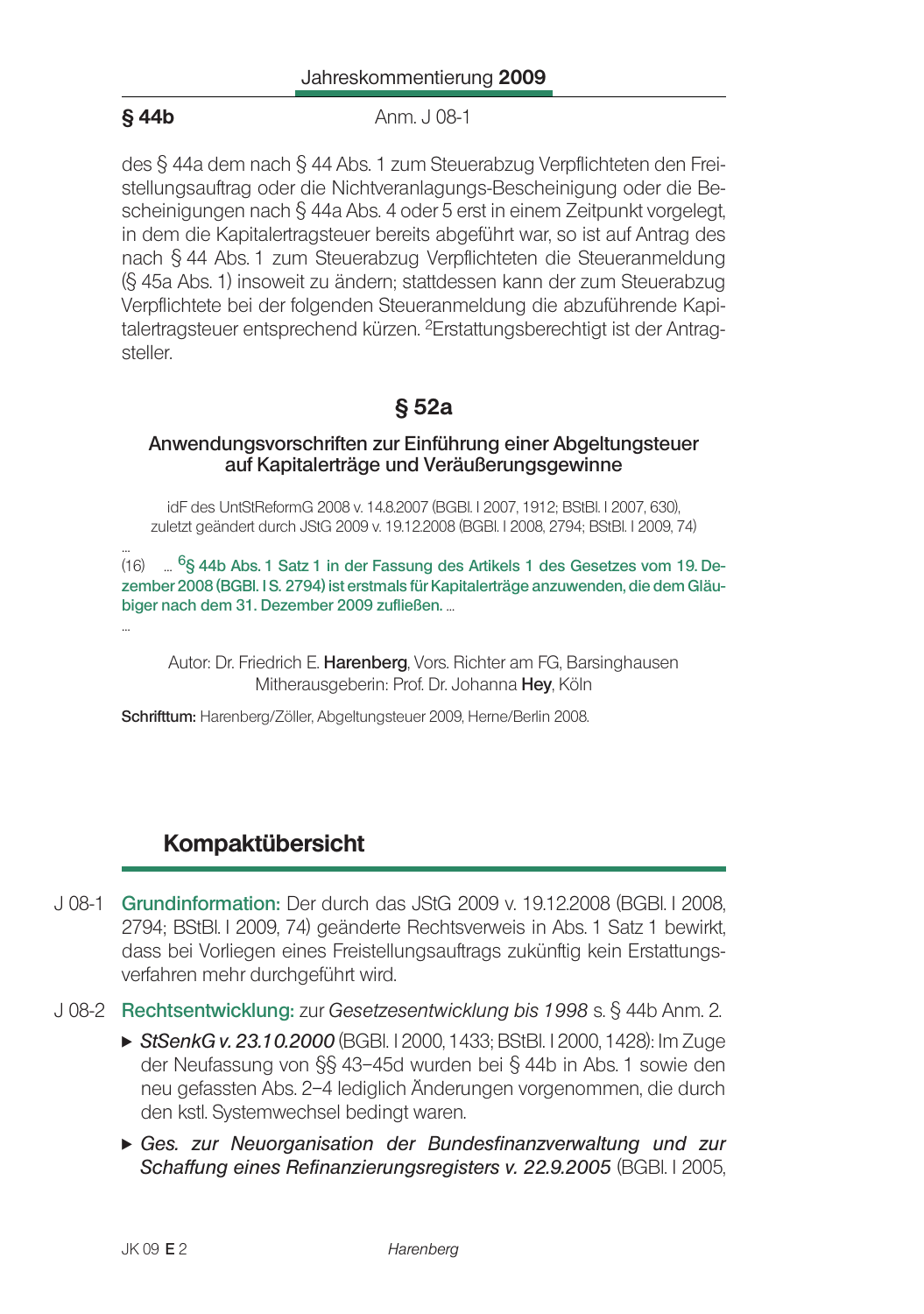Anm. J 08-4

#### §44b

2809): In Abs. 2 Satz 1 wurden die Worte "Bundesamt für Finanzen" durch die Worte Bundeszentralamt für Steuern" ersetzt

- ► JStG 2007 v. 13.12.2006 (BGBI. I 2006, 2878; BStBI. I 2007, 28): Durch die Änderungen in Abs. 1 Satz 2 wurde die frühere Differenzierung zwischen AG-Beteiligungen und GmbH-Beteiligungen beim Zugang zum Erstattungsverfahren beseitigt.
- UntStReformG 2008 v. 14.8.2007 (BGBI. I 2007, 1912; BStBI. I 2007, 630): Abs. 1 Satz 1 und Abs. 4 wurden redaktionell geändert.
- ► JStG 2009 v. 19.12.2008 (BGBI, I 2008, 2794; BStBI, I 2009, 74); s. Anm.  $.108-1.$

Zeitlicher Anwendungsbereich: Die Änderung in Abs. 1 Satz 1 ist gem. J 08-3 § 52a Abs. 16 Satz 6 erstmals auf Kapitalerträge anzuwenden, die dem Gläubiger nach dem 31.12.2009 zufließen.

Grund und Bedeutung der Änderung: Durch die Änderung in Abs. 1 J 08-4 Satz 1 wird sichergestellt, dass bei Vorliegen eines Freistellungsauftrags (§ 44a Abs. 1 Nr. 2, Abs. 2 Satz 2 Nr. 2) zukünftig kein gesondertes Erstattungsverfahren mehr durchgeführt wird, denn das Einzelerstattungsverfahren hatte bereits vor der Gesetzesänderung in der Praxis keine Bedeutung. Es wurde fast nie durchgeführt. Der Gesetzgeber hielt es deshalb für angebracht, dass Einzelerstattungsverfahren für diese Fälle abzuschaffen. Soweit noch Erstattungsfälle vorkommen, müssen diese bei der Veranlagung durch die FÄ abgewickelt werden.